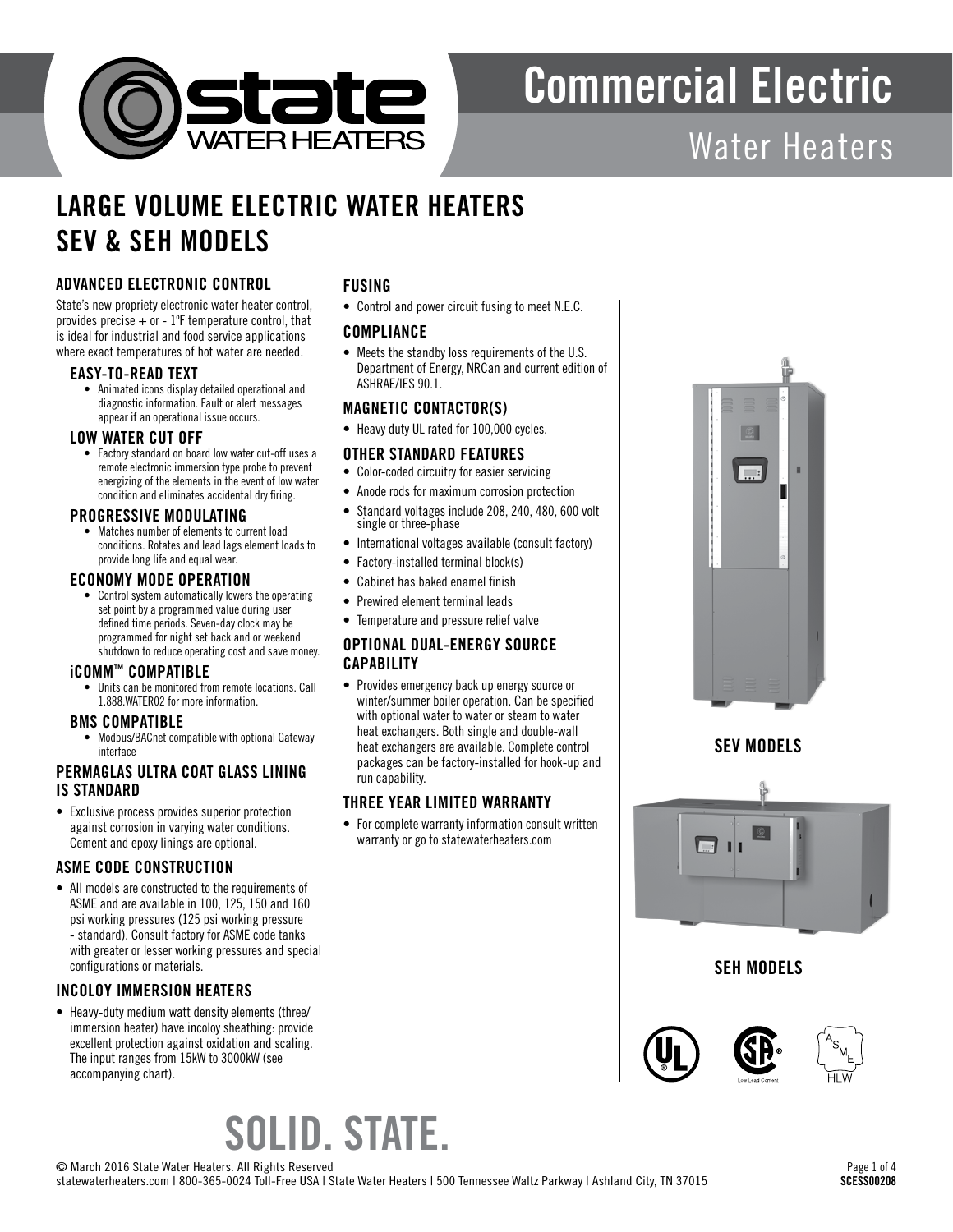







 $\mathbb Q$ 

 $4.00$ 

|                                         |                                                            | <b>UISPLAT</b><br>$\overline{\phantom{0}}$ | $\frac{1}{2} \frac{1}{2} \frac{1}{2} \frac{1}{2} \frac{1}{2} \frac{1}{2} \frac{1}{2} \frac{1}{2} \frac{1}{2} \frac{1}{2} \frac{1}{2} \frac{1}{2} \frac{1}{2} \frac{1}{2} \frac{1}{2} \frac{1}{2} \frac{1}{2} \frac{1}{2} \frac{1}{2} \frac{1}{2} \frac{1}{2} \frac{1}{2} \frac{1}{2} \frac{1}{2} \frac{1}{2} \frac{1}{2} \frac{1}{2} \frac{1}{2} \frac{1}{2} \frac{1}{2} \frac{1}{2} \frac{$<br>CHANNEL SKIDS- |     |                 |                 |                 |                 |                          |                              |                      |                               |  |
|-----------------------------------------|------------------------------------------------------------|--------------------------------------------|----------------------------------------------------------------------------------------------------------------------------------------------------------------------------------------------------------------------------------------------------------------------------------------------------------------------------------------------------------------------------------------------------------------|-----|-----------------|-----------------|-----------------|-----------------|--------------------------|------------------------------|----------------------|-------------------------------|--|
|                                         | Model Number*   Nominal Gallon Capacity   Maximum kW Input |                                            | <b>Dimensions in Inches</b>                                                                                                                                                                                                                                                                                                                                                                                    |     |                 |                 |                 |                 |                          |                              |                      |                               |  |
|                                         |                                                            |                                            | $\mathbf{A}$                                                                                                                                                                                                                                                                                                                                                                                                   | B   | C               | D               | E               | F               | G                        | <b>Inlet/Outlet Openings</b> | <b>Drain Opening</b> | <b>Relief Valve Opening**</b> |  |
| <b>Vertical Electric Storage Heater</b> |                                                            |                                            |                                                                                                                                                                                                                                                                                                                                                                                                                |     |                 |                 |                 |                 |                          |                              |                      |                               |  |
| <b>SEV-140</b>                          | 140                                                        | 150                                        | $83 - 1/2$                                                                                                                                                                                                                                                                                                                                                                                                     | 30  | 37              | 16              | 6               | 17              |                          | $1 - 1/4$                    | 3/4                  | -1                            |  |
| <b>SEV-150</b>                          | 150                                                        | 150                                        | $83 - 1/2$                                                                                                                                                                                                                                                                                                                                                                                                     | 30  | 37              | 16              | $6\overline{6}$ | 17              |                          | $1 - 1/4$                    | 3/4                  | $\overline{1}$                |  |
| <b>SEV-150L</b>                         | 150                                                        | 150                                        | $59 - 1/2$                                                                                                                                                                                                                                                                                                                                                                                                     | 36  | 43              | $17 - 1/2$      | 6               | 21              |                          | $1 - 1/4$                    | $\overline{3/4}$     | $\mathbf{1}$                  |  |
| <b>SEV-200</b>                          | 200                                                        | 180                                        | $79 - 1/2$                                                                                                                                                                                                                                                                                                                                                                                                     | 36  | 43              | $17 - 1/2$      | 6               | 21              | Optional                 | $1 - 1/4$                    | 3/4                  | $\mathbf{1}$                  |  |
| <b>SEV-250</b>                          | 250                                                        | 240                                        | 93                                                                                                                                                                                                                                                                                                                                                                                                             | 36  | 43              | $17 - 1/2$      | 6               | 21              |                          | $1 - 1/2$                    | 3/4                  | 1                             |  |
| <b>SEV-300</b>                          | 300                                                        | 300                                        | $83 - 1/2$                                                                                                                                                                                                                                                                                                                                                                                                     | 42  | 49              | 19              | 6               | $25 - 1/2$      |                          | $\overline{c}$               | 3/4                  | $\mathbf{1}$                  |  |
| <b>SEV-350</b>                          | 350                                                        | 330                                        | $95 - 1/2$                                                                                                                                                                                                                                                                                                                                                                                                     | 42  | 49              | $\overline{19}$ | 6               | $25 - 1/2$      |                          | $\overline{2}$               | $\overline{3/4}$     | $\mathbf{1}$                  |  |
| <b>SEV-400</b>                          | 400                                                        | 390                                        | $102 - 1/2$                                                                                                                                                                                                                                                                                                                                                                                                    | 42  | 49              | $\overline{19}$ | $6\overline{6}$ | $25 - 1/2$      |                          | $\overline{2}$               | 3/4                  |                               |  |
| <b>SEV-500</b>                          | 500                                                        | 480                                        | 97                                                                                                                                                                                                                                                                                                                                                                                                             | 48  | 55              | $\overline{21}$ | 6               | 30              | $4" \times 6"$           | $\overline{c}$               | $1 - 1/4$            | $\mathbf{1}$                  |  |
| <b>SEV-600</b>                          | 600                                                        | 600                                        | 112                                                                                                                                                                                                                                                                                                                                                                                                            | 48  | 55              | 21              | $6\phantom{.}6$ | 30              | Handhole                 | $\overline{2}$               | $1 - 1/4$            | 1                             |  |
| <b>SEV-700</b>                          | 700                                                        | 690                                        | 124                                                                                                                                                                                                                                                                                                                                                                                                            | 48  | 55              | 21              | 6               | $\overline{30}$ |                          | $\overline{2}$               | $1 - 1/4$            | $\mathbf{1}$                  |  |
| <b>SEV-800</b>                          | 800                                                        | 780                                        | 116                                                                                                                                                                                                                                                                                                                                                                                                            | 56  | 61              | $\overline{23}$ | 8               | 34              |                          | $\overline{2}$               | $1 - 1/2$            | $\mathbf{1}$                  |  |
| <b>SEV-1000</b>                         | 1,000                                                      | 990                                        | 116                                                                                                                                                                                                                                                                                                                                                                                                            | 60  | 67              | $24 - 1/2$      | 10              | 38              |                          | 3                            | $1 - 1/2$            | $\mathbf{1}$                  |  |
| <b>SEV-1250</b>                         | 1,250                                                      | 1,200                                      | 143                                                                                                                                                                                                                                                                                                                                                                                                            | 60  | 67              | $24 - 1/2$      | 10              | 38              |                          | 3                            | $1 - 1/2$            | $\mathbf{1}$                  |  |
| <b>SEV-1500</b>                         | 1,500                                                      | 1,500                                      | 155                                                                                                                                                                                                                                                                                                                                                                                                            | 60  | 67              | $24 - 1/2$      | 10              | 38              | $11"$ x $15"$<br>Manhole | 3                            | $1 - 1/2$            | $\mathbf{1}$                  |  |
| <b>SEV-2000</b>                         | 2,000                                                      | 1,980                                      | 183                                                                                                                                                                                                                                                                                                                                                                                                            | 66  | $\overline{73}$ | 25              | 12              | $42 - 1/2$      |                          | $\overline{3}$               | $\overline{c}$       | $\mathbf{1}$                  |  |
| <b>SEV-3000</b>                         | 3,000                                                      | 3,000                                      | 217                                                                                                                                                                                                                                                                                                                                                                                                            | 72  | $\overline{79}$ | $27 - 1/2$      | 14              | 47              |                          | $\overline{3}$               | $\overline{2}$       | $1 - 1/2$                     |  |
| <b>SEV-5000</b>                         | 5,000                                                      | 3,000                                      | 309                                                                                                                                                                                                                                                                                                                                                                                                            | 78  | 85              | 30              | 14              | 51              |                          | $\overline{3}$               | $\overline{2}$       | $1 - 1/2$                     |  |
| <b>SEV-7500</b>                         | 7,500                                                      | 3,000                                      | 330                                                                                                                                                                                                                                                                                                                                                                                                            | 90  | 97              | 30              | 14              | $59 - 1/2$      |                          | 4                            | $\overline{2}$       | $1 - 1/2$                     |  |
| SEV-10,000                              | 10.000                                                     | 3,000                                      | 358                                                                                                                                                                                                                                                                                                                                                                                                            | 102 | 109             | 30              | 14              | 68              |                          | $\overline{4}$               | $\overline{2}$       | $1 - 1/2$                     |  |
|                                         | <b>Horizontal Electric Storage Heater</b>                  |                                            |                                                                                                                                                                                                                                                                                                                                                                                                                |     |                 |                 |                 |                 |                          |                              |                      |                               |  |
| <b>SEH-200</b>                          | 200                                                        | 180                                        | $38 - 1/2$                                                                                                                                                                                                                                                                                                                                                                                                     | 77  | 36              | $10 - 1/2$      | $17 - 1/2$      | 31              |                          | $1 - 1/2$                    | 3/4                  | 1                             |  |
| <b>SEH-250</b>                          | 250                                                        | 240                                        | $38 - 1/2$                                                                                                                                                                                                                                                                                                                                                                                                     | 91  | 36              | $10-1/2$        | 24              | 48              |                          | $1 - 1/2$                    | $\overline{3/4}$     | $\mathbf{1}$                  |  |
| <b>SEH-300</b>                          | 300                                                        | 300                                        | $44 - 1/2$                                                                                                                                                                                                                                                                                                                                                                                                     | 81  | 42              | $8 - 1/4$       | 17              | 36              | <b>Optional</b>          | 2                            | 3/4                  | 1                             |  |
| <b>SEH-350</b>                          | 350                                                        | 330                                        | $44 - 1/2$                                                                                                                                                                                                                                                                                                                                                                                                     | 93  | 42              | $8 - 1/4$       | 23              | 48              |                          | $\overline{2}$               | 3/4                  | 1                             |  |
| <b>SEH-400</b>                          | 400                                                        | 390                                        | $44 - 1/2$                                                                                                                                                                                                                                                                                                                                                                                                     | 100 | 42              | $8 - 1/4$       | $26 - 1/2$      | 55              |                          | $\overline{2}$               | $\overline{3/4}$     | $\mathbf{1}$                  |  |
| <b>SEH-500</b>                          | 500                                                        | 480                                        | 51                                                                                                                                                                                                                                                                                                                                                                                                             | 94  | 48              | 14              | 24              | 48              | $4" \times 6"$           | $\overline{c}$               | $1 - 1/4$            | 1                             |  |
| <b>SEH-600</b>                          | 600                                                        | 600                                        | 51                                                                                                                                                                                                                                                                                                                                                                                                             | 109 | 48              | 14              | $\overline{32}$ | 64              | Handhole                 | $\overline{2}$               | $1 - 1/4$            | $\mathbf{1}$                  |  |
| <b>SEH-700</b>                          | 700                                                        | 690                                        | 51                                                                                                                                                                                                                                                                                                                                                                                                             | 121 | 48              | 14              | 38              | 76              |                          | $\overline{2}$               | $1 - 1/4$            | 1                             |  |
| <b>SEII-800</b>                         | 800                                                        | 780                                        | 57                                                                                                                                                                                                                                                                                                                                                                                                             | 111 | 54              | $16 - 1/2$      | 32              | 64              |                          | $\overline{2}$               | $1 - 1/2$            | $\mathbf{1}$                  |  |
| <b>SEH-1,000</b>                        | 1,000                                                      | 990                                        | 61                                                                                                                                                                                                                                                                                                                                                                                                             | 111 | 60              | $16 - 1/2$      | $29 - 1/2$      | 59              |                          | 3                            | $1 - 1/2$            | $\mathbf{1}$                  |  |
| <b>SEH-1,250</b>                        | 1.250                                                      | 1.200                                      | 61                                                                                                                                                                                                                                                                                                                                                                                                             | 138 | 60              | $16 - 1/2$      | 43              | 86              |                          | 3                            | $1 - 1/2$            | $\mathbf{1}$                  |  |
| <b>SEH-1,500</b>                        | 1,500                                                      | 1,500                                      | 61                                                                                                                                                                                                                                                                                                                                                                                                             | 150 | 60              | $16 - 1/2$      | 50              | 98              |                          | 3                            | $1 - 1/2$            | $\mathbf{1}$                  |  |
| <b>SEH-2,000</b>                        | 2,000                                                      | 1,980                                      | 70                                                                                                                                                                                                                                                                                                                                                                                                             | 177 | 66              | 20              | 60              | 120             | $11"$ x $15'$<br>Manhole | 3                            | $\overline{2}$       | $1 - 1/4$                     |  |
| <b>SEH-3,000</b>                        | 3,000                                                      | 3,000                                      | 76                                                                                                                                                                                                                                                                                                                                                                                                             | 211 | 72              | 20              | $72 - 1/2$      | 131             |                          | $\overline{3}$               | $\overline{2}$       | $1 - 1/4$                     |  |
| <b>SEH-5,000</b>                        | 5,000                                                      | 3,000                                      | 82                                                                                                                                                                                                                                                                                                                                                                                                             | 296 | $\overline{78}$ | $20 - 1/2$      | $113 - 1/2$     | 195             |                          | 3                            | $\overline{2}$       | $1 - 1/4$                     |  |
| <b>SEH-7,500</b>                        | 7,500                                                      | 3,000                                      | 94                                                                                                                                                                                                                                                                                                                                                                                                             | 317 | 90              | $20 - 1/2$      | 121             | 218             |                          | 4                            | $\overline{c}$       | $1 - 1/4$                     |  |
| SEH-10,000                              | 10,000                                                     | 3,000                                      | 106                                                                                                                                                                                                                                                                                                                                                                                                            | 345 | 102             | $\overline{22}$ | 132             | 220             |                          | 4                            | $\overline{2}$       | $1 - 1/4$                     |  |

\*Complete model number includes the desired kW at the end, e.g.: SEV-500-120 when kW=120.

\*\*Size may vary according to kW input.

Minimum installation clearances required. 30" from front, 12" from top, and 24" from right side.

Dimensions and specifications subject to change without notice in accordance with our policy of continuous product improvement.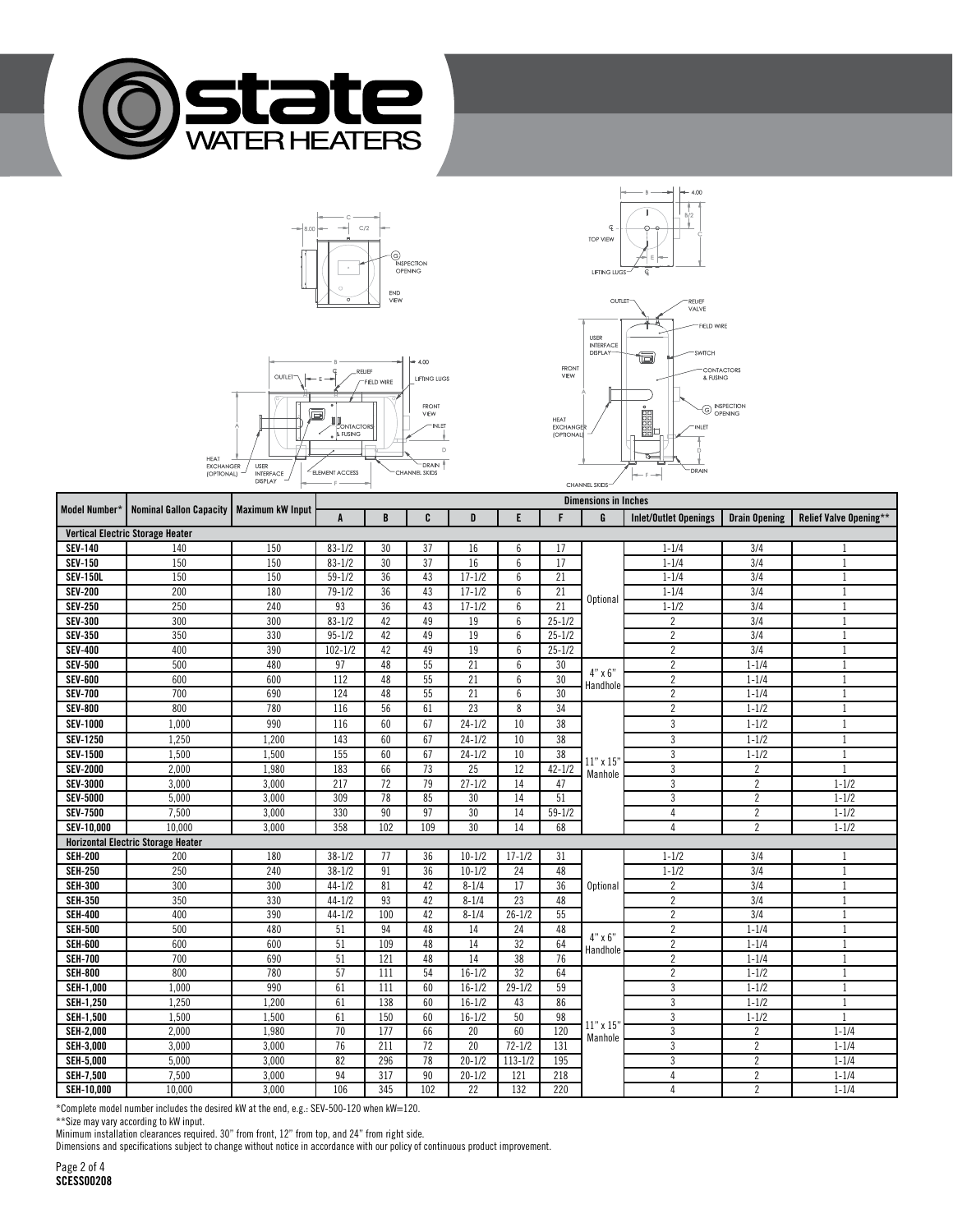# Commercial Electric

# Water Heaters

| <b>Standard kW</b><br><b>Ratings</b> | Number of<br><b>Immersion Heaters</b> |                                       |                                   |                | <b>Number of 50A Contactors</b> | <b>Amperage Draw</b> |                                 |             |       |  |
|--------------------------------------|---------------------------------------|---------------------------------------|-----------------------------------|----------------|---------------------------------|----------------------|---------------------------------|-------------|-------|--|
|                                      |                                       | <b>BTU Input and</b><br><b>Output</b> | <b>GPH Recovery</b><br>100°F Rise |                | <b>Three Phase</b>              | <b>Three Phase</b>   |                                 |             |       |  |
|                                      |                                       |                                       |                                   | 208V, 240V     | 480V, 600V                      | <b>208V</b>          | <b>240V</b>                     | <b>480V</b> | 600V  |  |
|                                      |                                       |                                       |                                   |                | XI On/Off                       |                      |                                 |             |       |  |
| 15                                   | $1-15kW$                              | 51,195                                | 61                                | 1              | 1                               | 42                   | 37                              | 19          | 15    |  |
|                                      | XI Progressive                        |                                       |                                   |                |                                 |                      |                                 |             |       |  |
| 24                                   | $2-12kW$                              | 81,912                                | 98                                | $\overline{c}$ | $\mathbf{1}$                    | 67                   | 58                              | 27          | 23    |  |
| 30                                   | 2-15kW                                | 102,390                               | 123                               | $\overline{c}$ | $\mathbf{1}$                    | 83                   | 72                              | 36          | 29    |  |
| 36                                   | 3-12kW                                | 122,868                               | 147                               | 3              | $\mathbf{1}$                    | 100                  | 87                              | 43          | 35    |  |
| 45                                   | 3-15kW                                | 153,585                               | 184                               | 3              | $\overline{2}$                  | 126                  | 109                             | 54          | 44    |  |
| 60                                   | 4-15kW                                | 204,720                               | 246                               | 4              | $\overline{c}$                  | 167                  | 145                             | 72          | 58    |  |
| 75                                   | 5-15kW                                | 255,975                               | 307                               | 5              | 3                               | 208                  | 181                             | 90          | 72    |  |
| 90                                   | 6-15kW                                | 307.170                               | 369                               | 6              | 3                               | 250                  | 217                             | 109         | 87    |  |
| 105                                  | 7-15kW                                | 358,365                               | 430                               | $\overline{7}$ | 4                               | 292                  | 253                             | 127         | 101   |  |
| 120                                  | 8-15kW                                | 409,560                               | 492                               | 8              | $\sqrt{4}$                      | 333                  | 289                             | 145         | 115   |  |
| 150                                  | 10-15kW                               | 511,950                               | 615                               | 10             | 5                               | 416                  | 361                             | 180         | 144   |  |
| 180                                  | 12-15kW                               | 614,340                               | 738                               | 12             | 6                               | 499                  | 433                             | 217         | 173   |  |
| 210                                  | 14-15kW                               | 716,730                               | 861                               | 14             | $\overline{7}$                  | 583                  | 505                             | 253         | 202   |  |
| 240                                  | 16-15kW                               | 819,120                               | 987                               | 16             | 8                               | 666                  | 577                             | 289         | 231   |  |
| 270                                  | 18-15kW                               | 921,510                               | 1,107                             | $18\,$         | $9\,$                           | 750                  | 650                             | 325         | 260   |  |
| 300                                  | 20-15kW                               | 1,023,900                             | 1,230                             | 20             | 10                              | 832                  | 722                             | 361         | 289   |  |
| 330                                  | 22-15kW                               | 1,126,290                             | 1,353                             | 22             | 11                              | 916                  | 794                             | 397         | 318   |  |
| 360                                  | 24-15kW                               | 1,228,680                             | 1,476                             | 24             | 12                              | 999                  | 866                             | 433         | 346   |  |
| 390                                  | 26-15kW                               | 1,331,070                             | 1,599                             | 26             | 13                              | 1,083                | 938                             | 469         | 375   |  |
| 420                                  | 28-15kW                               | 1,433,460                             | 1,722                             | 28             | 14                              | 1,166                | 1,010                           | 505         | 404   |  |
| 450                                  | 30-15kW                               | 1,535,850                             | 1,845                             | 30             | 15                              | 1,249                | 1,083                           | 542         | 433   |  |
| 480                                  | 32-15kW                               | 1,638,240                             | 1,968                             | 32             | 16                              | 1,332                | 1,155                           | 578         | 462   |  |
| 510                                  | 34-15kW                               | 1,740,630                             | 2,091                             | 34             | 17                              | 1,416                | 1,227                           | 613         | 491   |  |
| 540                                  | 36-15kW                               | 1,843,020                             | 2,214                             | 36             | 18                              | 1,499                | 1,299                           | 650         | 520   |  |
| 570                                  | 38-15kW                               | 1,945,410                             | 2,337                             | 38             | 19                              | 1,582                | 1,371                           | 686         | 548   |  |
| 600                                  | 40-15kW                               | 2,047,800                             | 2,460                             | 40             | 20                              | 1,664                | 1,443                           | 722         | 577   |  |
| 630                                  | 42-15kW                               | 2,150,190                             | 2,583                             | N/A            | 21                              |                      |                                 | 758         | 606   |  |
| 660                                  | 44-15kW                               | 2,252,580                             | 2,706                             | N/A            | 22                              |                      |                                 | 794         | 635   |  |
| 690                                  | 46-15kW                               | 2,345,970                             | 2,829                             | N/A            | 23                              |                      |                                 | 830         | 664   |  |
| 720                                  | 48-15kW                               | 2,457,360                             | 2,952                             | N/A            | 24                              |                      |                                 | 866         | 693   |  |
| 810                                  | 54-15kW                               | 2,764,530                             | 3,321                             | N/A            | 27                              |                      |                                 | 974         | 779   |  |
| 900                                  | 60-15kW                               | 3,071,700                             | 3,690                             | N/A            | 30                              |                      |                                 | 1,083       | 866   |  |
| 990                                  | 66-15kW                               | 3,378,870                             | 4,059                             | N/A            | 33                              |                      |                                 | 830         | 953   |  |
| 1080                                 | 72-15kW                               | 3,686,040                             | 4,428                             | N/A            | 36                              |                      | Not Recommended Not Recommended | 866         | 1,039 |  |
| 1170                                 | 78-15kW                               | 3,993,210                             | 4,797                             | N/A            | 39                              |                      |                                 | 874         | 1,126 |  |
| 1260                                 | 84-15kW                               | 4,300,380                             | 5,166                             | N/A            | 42                              |                      |                                 | 1,083       | 1,213 |  |
| 1350                                 | 90-15kW                               | 4,607,550                             | 5,535                             | N/A            | $45\,$                          |                      |                                 | 1,191       | 1,300 |  |
| 1440                                 | 96-15kW                               | 4,914,720                             | 5,904                             | N/A            | 48                              |                      |                                 | 1,299       | 1,386 |  |
| 1530                                 | 102-15kW                              | 5,221,890                             | 6,273                             | N/A            | 51                              |                      |                                 | 1,408       | 1,473 |  |
| 1620                                 | 108-15kW                              | 5,529,060                             | 6,642                             | N/A            | 57                              |                      |                                 | 1,516       | 1,559 |  |
| 1800                                 | 120-15kW                              | 6,141,600                             | 7,380                             | N/A            | $60\,$                          |                      |                                 | 1,624       | 1,732 |  |
| 1980                                 | 132-15kW                              | 6,757,740                             | 8,118                             | N/A            | 66                              |                      |                                 | 1,732       | 1,905 |  |
| 2040                                 | 136-15kW                              | 6,962,520                             | 8,364                             | N/A            | 68                              |                      |                                 | 1,841       | 1,963 |  |
| 2220                                 | 148-15kW                              | 7,576,860                             | 9,102                             | N/A            | 74                              |                      |                                 | 1,949       | 2,136 |  |
| 2250                                 | 150-15kW                              | 7,679,250                             | 9,225                             | N/A            | 74                              |                      |                                 | 2,707       | 2,165 |  |
| 2400                                 | 160-15kW                              | 8,188,800                             | 9,840                             | N/A            | 80                              |                      |                                 | 2,887       | 2,310 |  |
| 2540                                 | 176-15kW                              | 9,010,320                             | 10,824                            | N/A            | 88                              |                      |                                 | 3,175       | 2,540 |  |
| 2820                                 | 188-15kW                              | 9,624,660                             | 11,562                            | N/A            | 94                              |                      |                                 | 3,392       | 2,714 |  |
| 3000                                 | 200-15kW                              | 10,236,000                            | 12,300                            | N/A            | 100                             |                      |                                 | 3,608       | 2,887 |  |